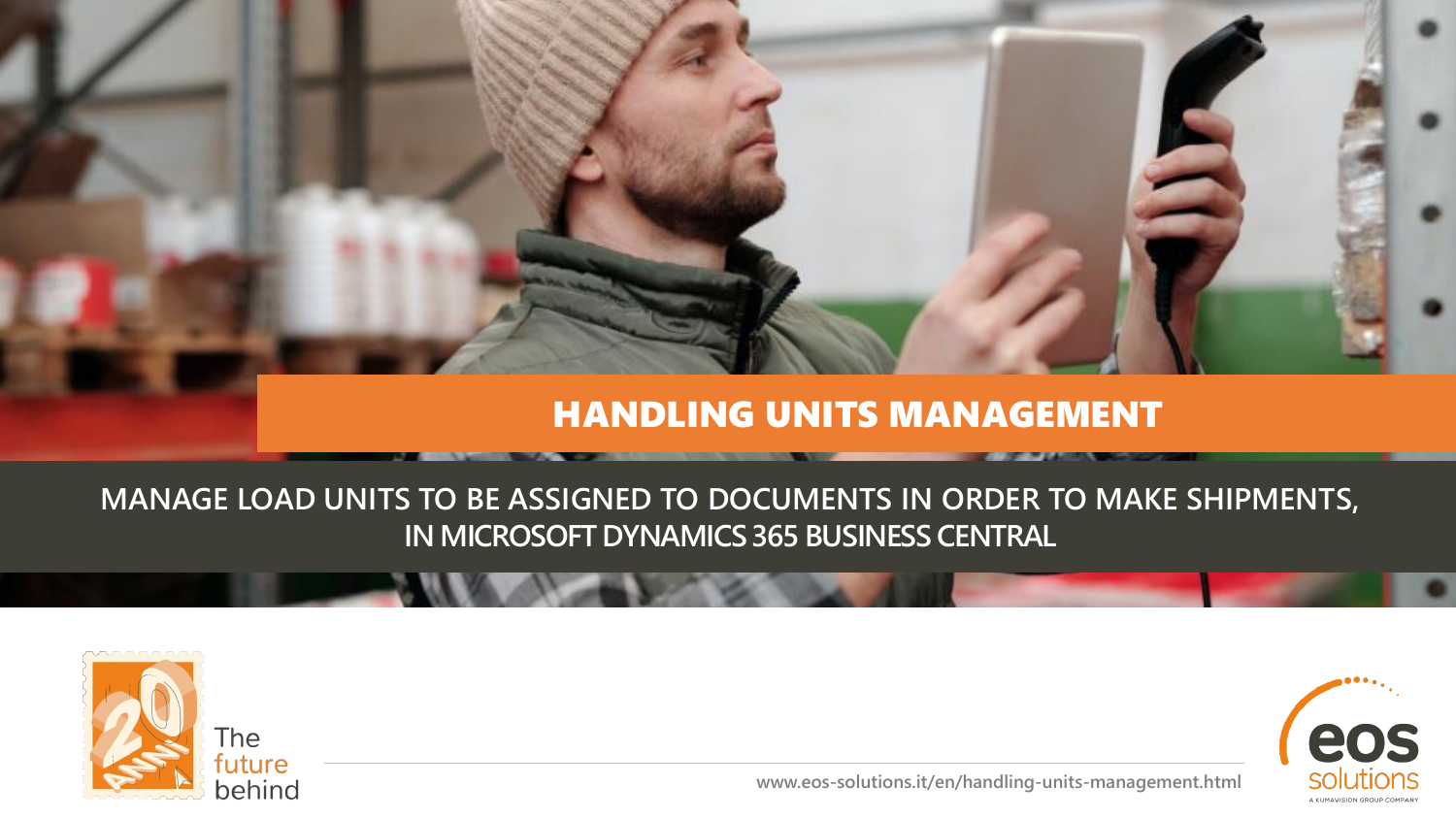# **Handling Units Management**

**App for Microsoft Dynamics 365 Business Central**

#### 0000



DO YOU WANT TO BE ABLE TO CREATE HANDLING UNITS TO ASSIGN TO DOCUMENTS? WOULD YOU LIKE TO BE ABLE TO DISTINGUISH BETWEEN BASE HANDLING UNITS AND CONTAINERS?

#### DO YOU WANT TO MONITOR ENTRIES FOR EACH HANDLING UNIT USED?

The Eos Solutions **Handling Units Management (HUM)** app allows you to **manage load units (pallets, boxes, etc.) to be assigned to documents, to make shipments** in Microsoft Dynamics 365 Business Central.

Creative Orange **Presentation** www.slidemodel.com

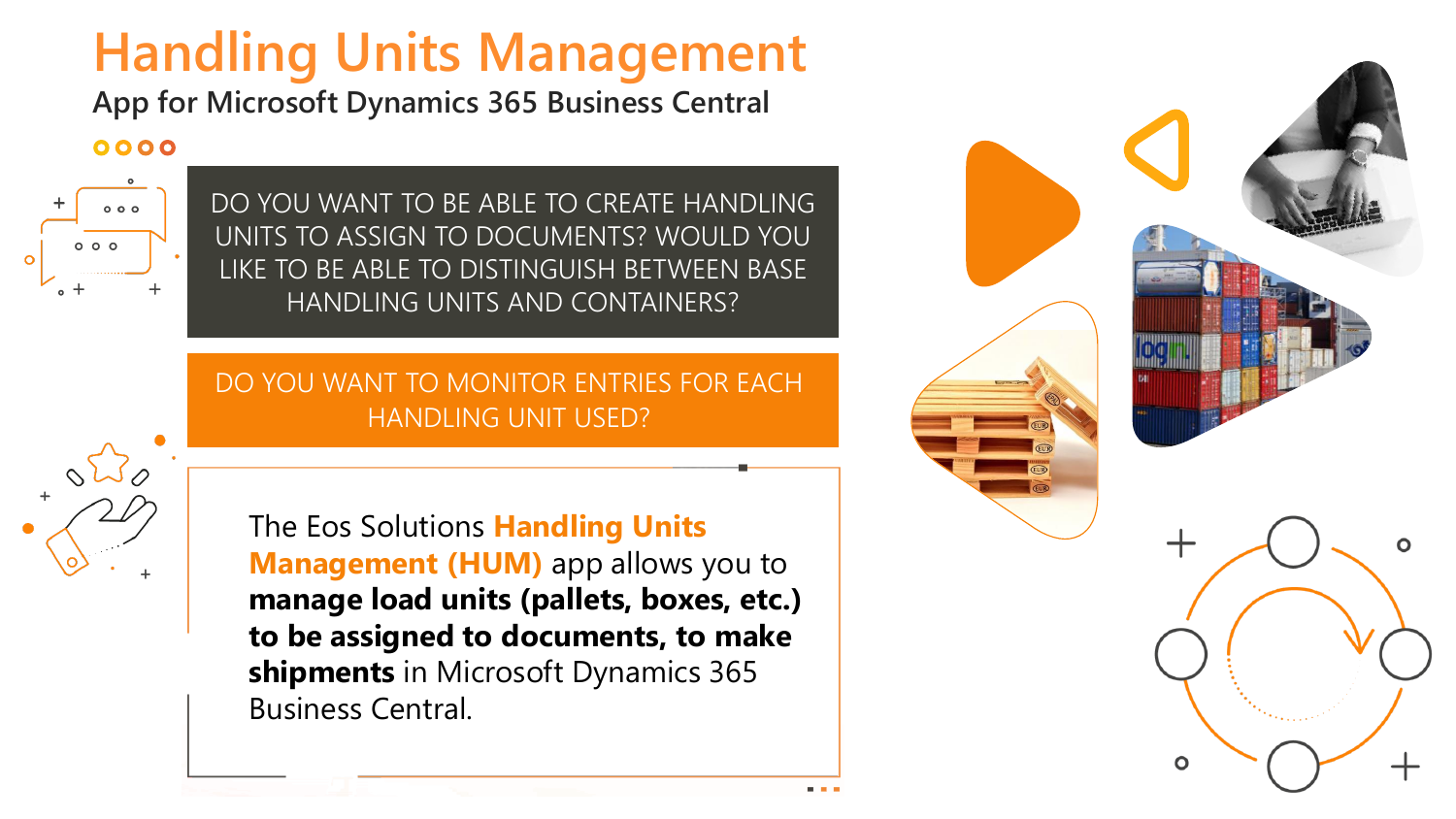### **Here is a list of the features involved**

#### 0000

| hum                             |                |
|---------------------------------|----------------|
| Go to Pages and Tasks           | Show less (3)  |
| Handling Units (HUM)            | <b>Lists</b>   |
| Human Resources Setup           | Administration |
| Packaging Setup (HUM)           | Administration |
| Handling Unit Types (HUM)       | Lists          |
| Handling Unit Locks (HUM)       | Administration |
| Packaging Materials (HUM)       | Lists          |
| Packaging Instructions (HUM)    | Lists          |
| Human Resource Units of Measure | Administration |

#### **ALT + Q and HUM**

Press ALT + Q and digit "HUM" for a list of the features involved



### **Create**

handling units from both the Handling Unit Code List and the Item Journals

### **Define**

whether the unit to be used is a base unit or a container for smaller units

#### **Monitor**

the units assigned to documents thanks to a summary Factbox on the pages

#### **View**

item entries for each unit used

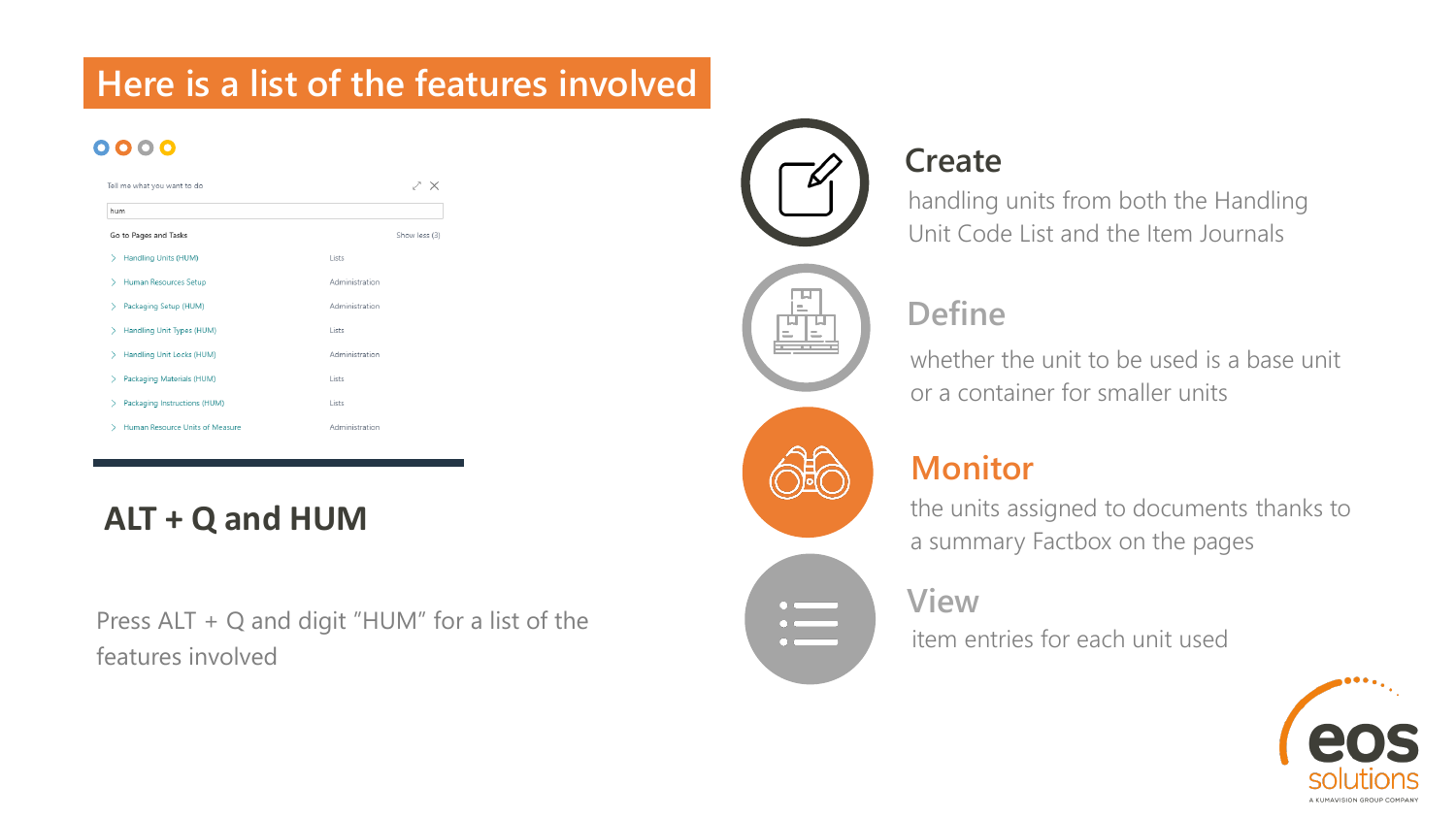# **Handling Unit Types (HUM)**



|        | $\varphi$ Search $+$ New |   | 取 Edit List | liij Delete | 电 Open in Excel |                  |        | 三       |  |
|--------|--------------------------|---|-------------|-------------|-----------------|------------------|--------|---------|--|
| Code î |                          |   | Description |             | Type            | HU No. Series    | SSCC   | Default |  |
| BASKET |                          | ÷ | Basket      |             | Package         | HU-BASKET        | $\Box$ | C       |  |
| PALLET |                          |   | Pallet      |             | Load Carrier    | <b>HU-PALLET</b> | $\Box$ |         |  |

**On the page Handling Units Types, it is possible to establish whether a unit corresponds to a "Load Carrier" or a "Package".**

**You create a specific serial number for the handling units (HU).**

**It is possible to use a SSCC (Serial Shipping Container Code) numbering type.**

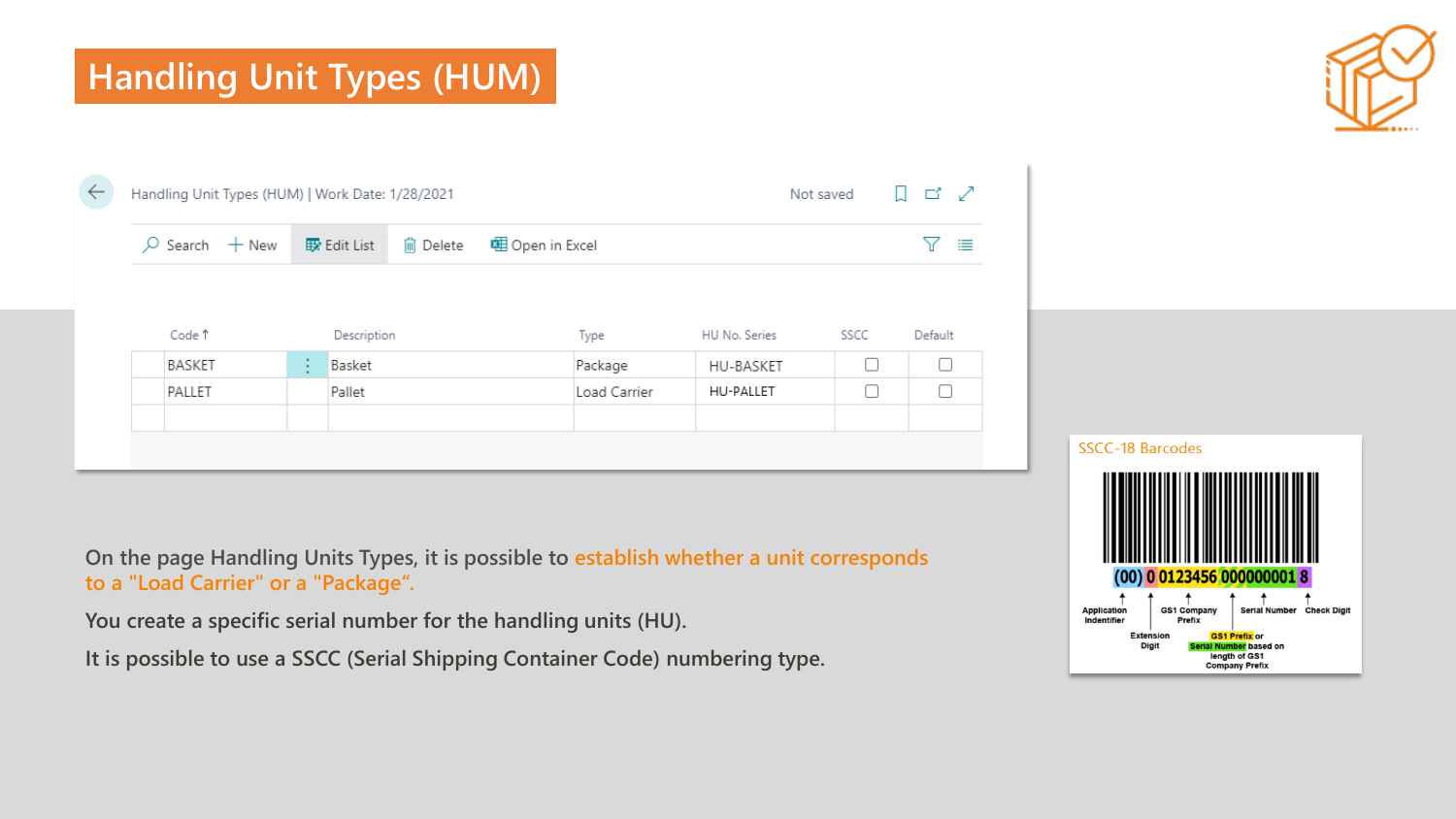## **Packaging Setup (HUM)**

**On the Setup page you can enable the Inventory Check Policy: the system verifies that the stock by location / bin on the Handling Unit is congruent with what exists in general for location / bin.**

**You can choose how to calculate the weight of the HU. There are two allowed values:** 

- **Content + Packaging**
- **Packaging**

**You can also choose whether to allow the elimination of Handling Units and assignment criteria.**

| General                 |         |              |                         |                     |              |
|-------------------------|---------|--------------|-------------------------|---------------------|--------------|
| Packaging Instruction   | Default | v            | Packing List Suggestion | Legacy              | v            |
| Inventory Check Policy  | Strict  | v            | Packing List Suggesti   | Default             |              |
| Packing List Report No. |         | $0 \sqrt{ }$ | Weight Calculation      | Content + Packaging | v            |
| <b>Number Series</b>    |         |              |                         |                     |              |
| Packaging Material N    |         | $\checkmark$ | Packaging Instruction   |                     | $\checkmark$ |
| Empties                 |         |              |                         |                     |              |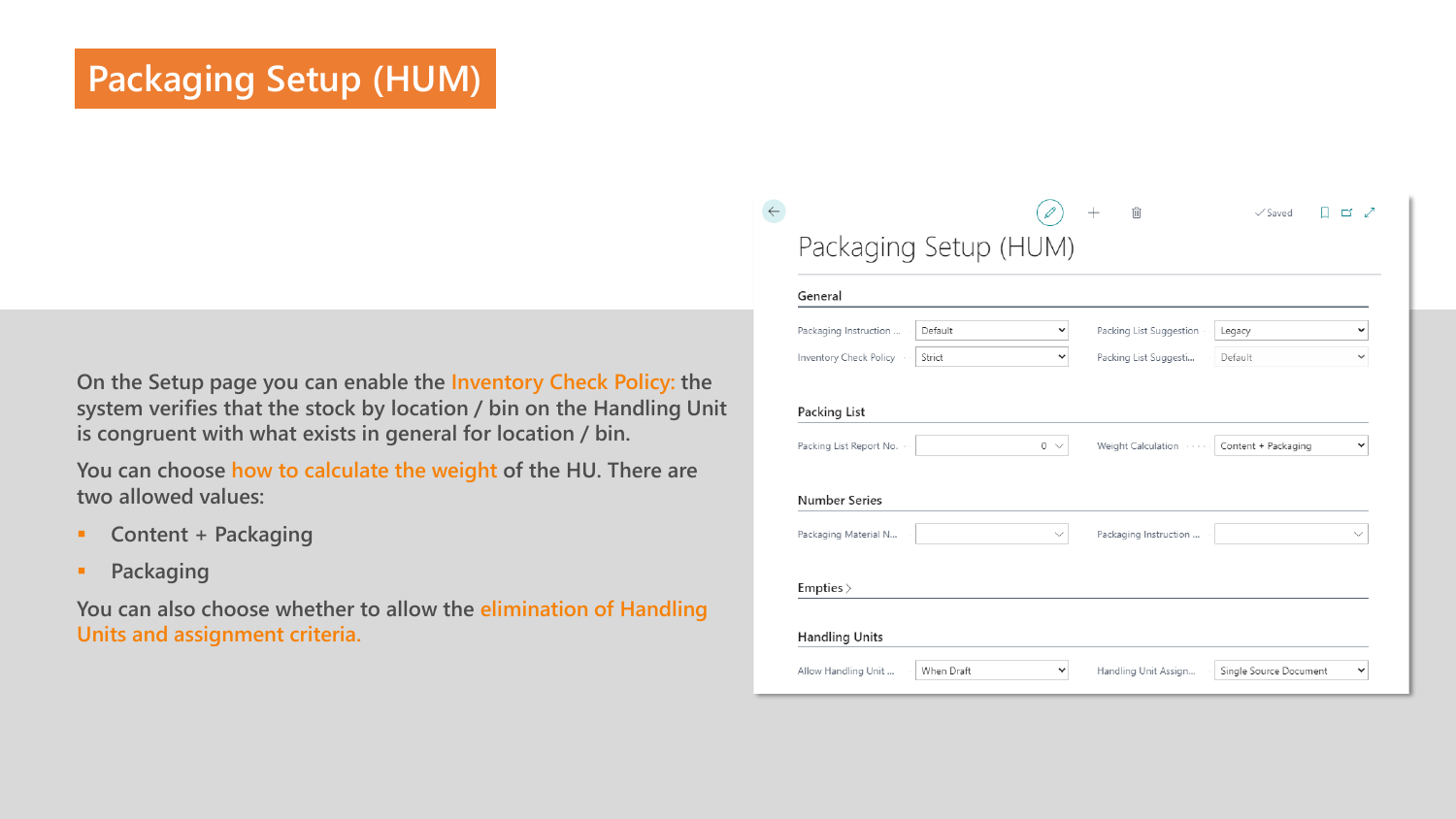### **CREATION of handling unit using code**

| <b>BELLE</b><br>Parent Handling Unit No.<br><b>The Contract</b><br>No. of Issues in continuous construction<br>$\sim$<br>53<br>Content<br>Unit of Measure<br>Packaging Material<br>7/00<br>Order No.<br>A Handling Unit No.<br>No.<br>Quantity Lot No.<br>Location Code<br>Bin Code<br>Order Type<br>Net Weight<br>Gross Weight<br>No.<br>Code<br>HUI<br>PM00003<br>HU1<br><b>Handling Unit</b><br>$\overline{\phantom{a}}$<br>۰<br>$\sim$<br>1120<br>PZ<br>$\circ$<br>50<br>HU1<br>PM00003<br>item.<br>5<br>GIALLO | Actions Related<br>General<br>Type continuous continuous continuous Load Camier |                 |  |  |  |
|---------------------------------------------------------------------------------------------------------------------------------------------------------------------------------------------------------------------------------------------------------------------------------------------------------------------------------------------------------------------------------------------------------------------------------------------------------------------------------------------------------------------|---------------------------------------------------------------------------------|-----------------|--|--|--|
|                                                                                                                                                                                                                                                                                                                                                                                                                                                                                                                     |                                                                                 |                 |  |  |  |
|                                                                                                                                                                                                                                                                                                                                                                                                                                                                                                                     |                                                                                 |                 |  |  |  |
|                                                                                                                                                                                                                                                                                                                                                                                                                                                                                                                     |                                                                                 |                 |  |  |  |
|                                                                                                                                                                                                                                                                                                                                                                                                                                                                                                                     |                                                                                 |                 |  |  |  |
|                                                                                                                                                                                                                                                                                                                                                                                                                                                                                                                     |                                                                                 |                 |  |  |  |
|                                                                                                                                                                                                                                                                                                                                                                                                                                                                                                                     |                                                                                 |                 |  |  |  |
|                                                                                                                                                                                                                                                                                                                                                                                                                                                                                                                     |                                                                                 |                 |  |  |  |
|                                                                                                                                                                                                                                                                                                                                                                                                                                                                                                                     |                                                                                 |                 |  |  |  |
|                                                                                                                                                                                                                                                                                                                                                                                                                                                                                                                     |                                                                                 |                 |  |  |  |
|                                                                                                                                                                                                                                                                                                                                                                                                                                                                                                                     |                                                                                 |                 |  |  |  |
|                                                                                                                                                                                                                                                                                                                                                                                                                                                                                                                     |                                                                                 |                 |  |  |  |
| $0$ $7$                                                                                                                                                                                                                                                                                                                                                                                                                                                                                                             | Packaging >                                                                     | Miscellaneous > |  |  |  |

**To create a handling unit, proceed by creating a New code on the Handling Units (HUM) page.**

**Initially the Unit is in a "draft" status.**

**(The draft status doesn't trigger the Inventory checks).** 

**On the "Content" lines you can manually add the contents of the handling unit.**

**The Handling Unit card can be:**

- **Draft**
- **Loaded**
- **Shipped**

**During the change of status, the inventory checks are triggered if provided by the HUM setup.**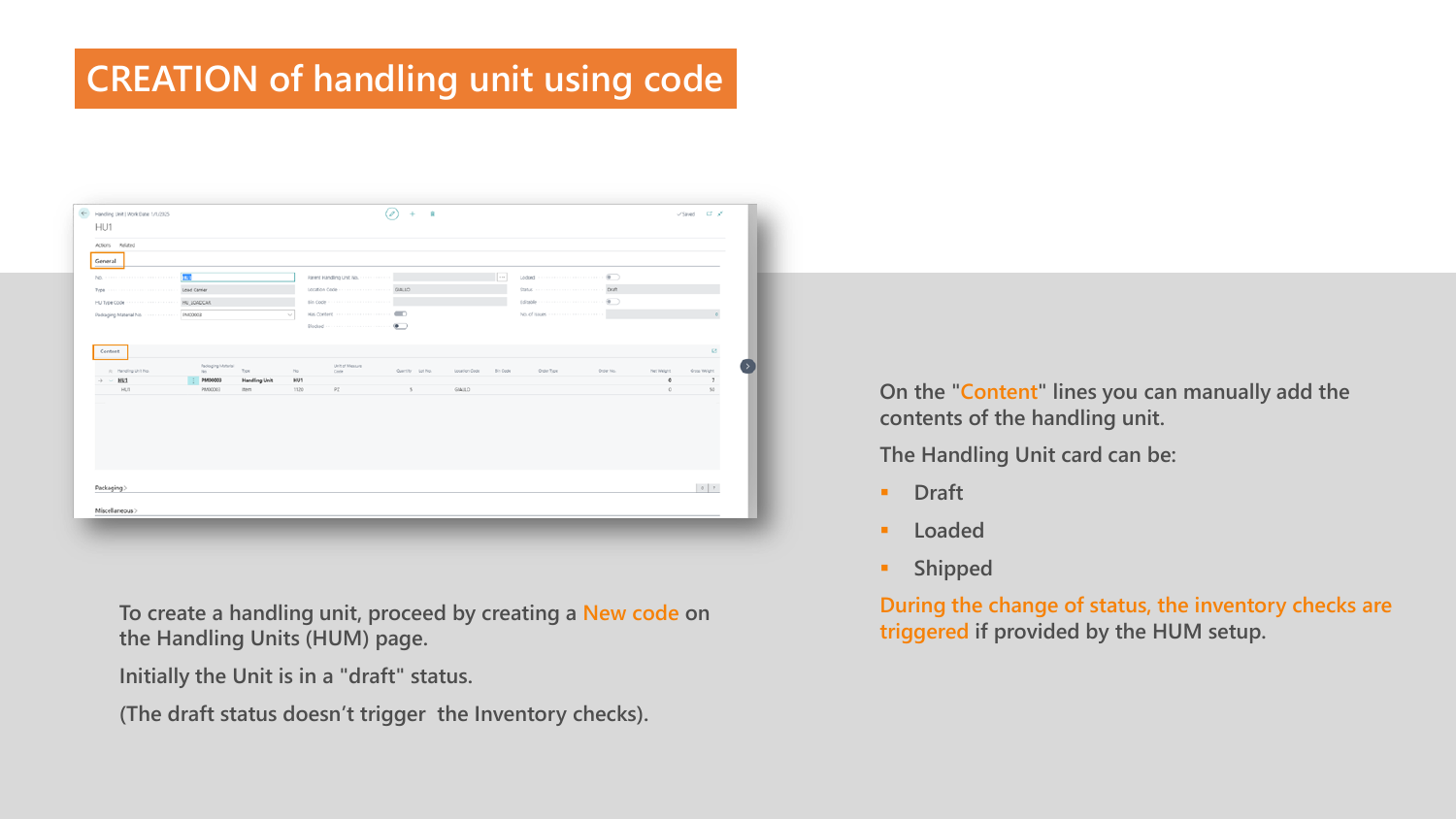### **CREATION of handling unit using item posting**

| $\leftarrow$      | Item Journals   Work Date: 1/1/2025 |                        |                                                       |              |             |                       |              |                          |          |                          |                            |                                                |              |        |                           |     |
|-------------------|-------------------------------------|------------------------|-------------------------------------------------------|--------------|-------------|-----------------------|--------------|--------------------------|----------|--------------------------|----------------------------|------------------------------------------------|--------------|--------|---------------------------|-----|
|                   |                                     |                        |                                                       |              |             |                       |              |                          |          |                          |                            |                                                |              |        | $\sim 100$                |     |
|                   | Manage                              |                        | Process Post/Print Line Item <b>QII</b> Open in Excel | More options |             |                       |              |                          |          |                          |                            |                                                |              |        | P.                        |     |
|                   | Posting Date                        | Entry Type             | Document No.                                          | Item No.     | Description | Alcohol               |              | Sugar g/Kg Location Code | Bin Code | Quantity                 | Unit of<br>Measure<br>Code | Packaging<br>Handling Unit No.<br>Material No. | Unit Amount  | Amount | <b>Discount</b><br>Amount | Uni |
| $\longrightarrow$ | 1/1/2025                            | Positive Adjmt. TESTGG |                                                       | 1120         | Raggi       | $\circ$               |              | 0 GIALLO                 |          |                          | $7$ $PZ$                   | $\vee$ PM00002                                 | 2.00         | 14.00  | 0.00                      |     |
|                   |                                     |                        |                                                       |              |             |                       |              |                          |          |                          |                            | No.1                                           | Description  |        |                           |     |
|                   |                                     |                        |                                                       |              |             |                       |              |                          |          |                          |                            | $\rightarrow$ HU1                              |              |        |                           |     |
|                   |                                     |                        |                                                       |              |             | No. ?                 | Description  |                          |          | Weight (kg) Usage        |                            | HUPACK_00004                                   | Test packing |        |                           |     |
|                   |                                     |                        |                                                       |              |             | PM00001               | Cicloturismo |                          |          | 0.00 Reusable            |                            | HUPACK_00005                                   | Raggi        |        |                           |     |
|                   |                                     |                        |                                                       |              |             | $\rightarrow$ PM00002 |              |                          |          | 0.00                     |                            | HUPACK_00006                                   |              |        |                           |     |
|                   |                                     |                        |                                                       |              |             | PM00003               | Imballo      |                          |          | 7.00                     |                            | HUPACK_00007                                   | Raggi        |        |                           |     |
|                   |                                     |                        |                                                       |              |             |                       |              |                          |          | $\overline{\phantom{a}}$ |                            | HUPACK 00008                                   |              |        |                           |     |
|                   |                                     |                        |                                                       |              |             | $+$ New               |              |                          |          | Select from full list    |                            | $+$ New                                        |              |        | Select from full list     |     |

**Handling Units can be created on the Item Journals page:**

**On the Item Journals page indicate a positive adjustment for the item (e.g., 1120) and fill in the location code and quantity.** 

**You can also enter the Handling Unit No. by choosing it from the list or by creating a new one.**

**If you indicate only the No. of packaging material automatically the system will create the handling unit during posting. The Handling Unit is in Loaded status.**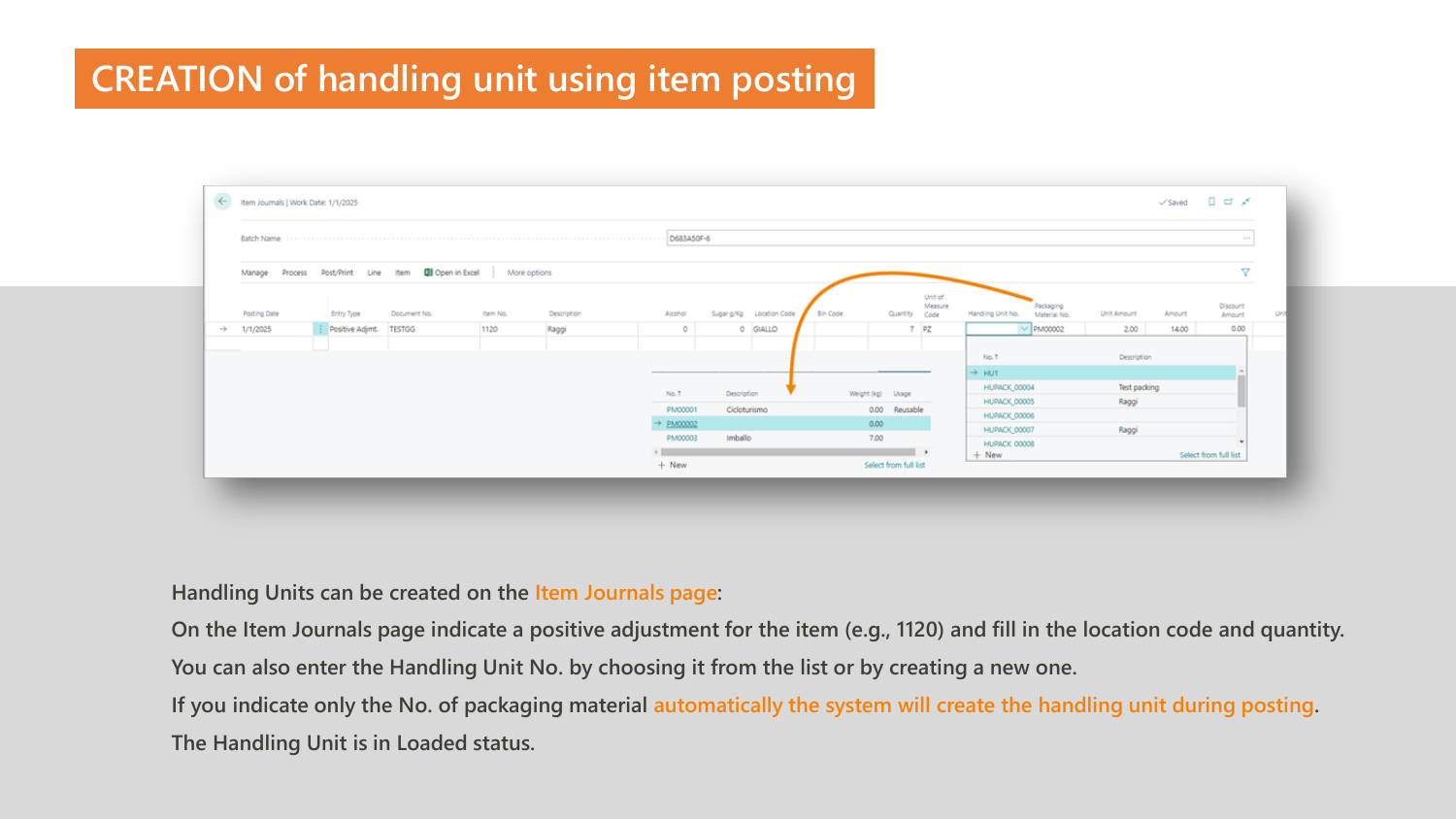#### **Handling Units on sales / purchase documents**



| <b>Action</b> | <b>Description</b>                                         |
|---------------|------------------------------------------------------------|
| Card          | opens the Handling Unit card indicated in the No. field    |
| <b>New</b>    | it allows to create a new Handling Unit                    |
| Assign        | it allows you to choose the unit to assign to the document |
| Unassign      | it allows you to unlink the chosen unit                    |

**Once the handling unit is created, this unit can be used and assigned to sales / purchase documents. For example, let's create a Sales Order.** 

**After inserting one or more item on the lines, from the specific Factbox on the right we assign them a Handling Unit.**

**After selecting the handling unit, the system will automatically fill in the Quantity to be shipped on the lines (based on how many pieces the handling unit can contain).**

**From each Handling unit card, from Related->Assignments the system shows which order the unit has been assigned to, for which item and quantity.**